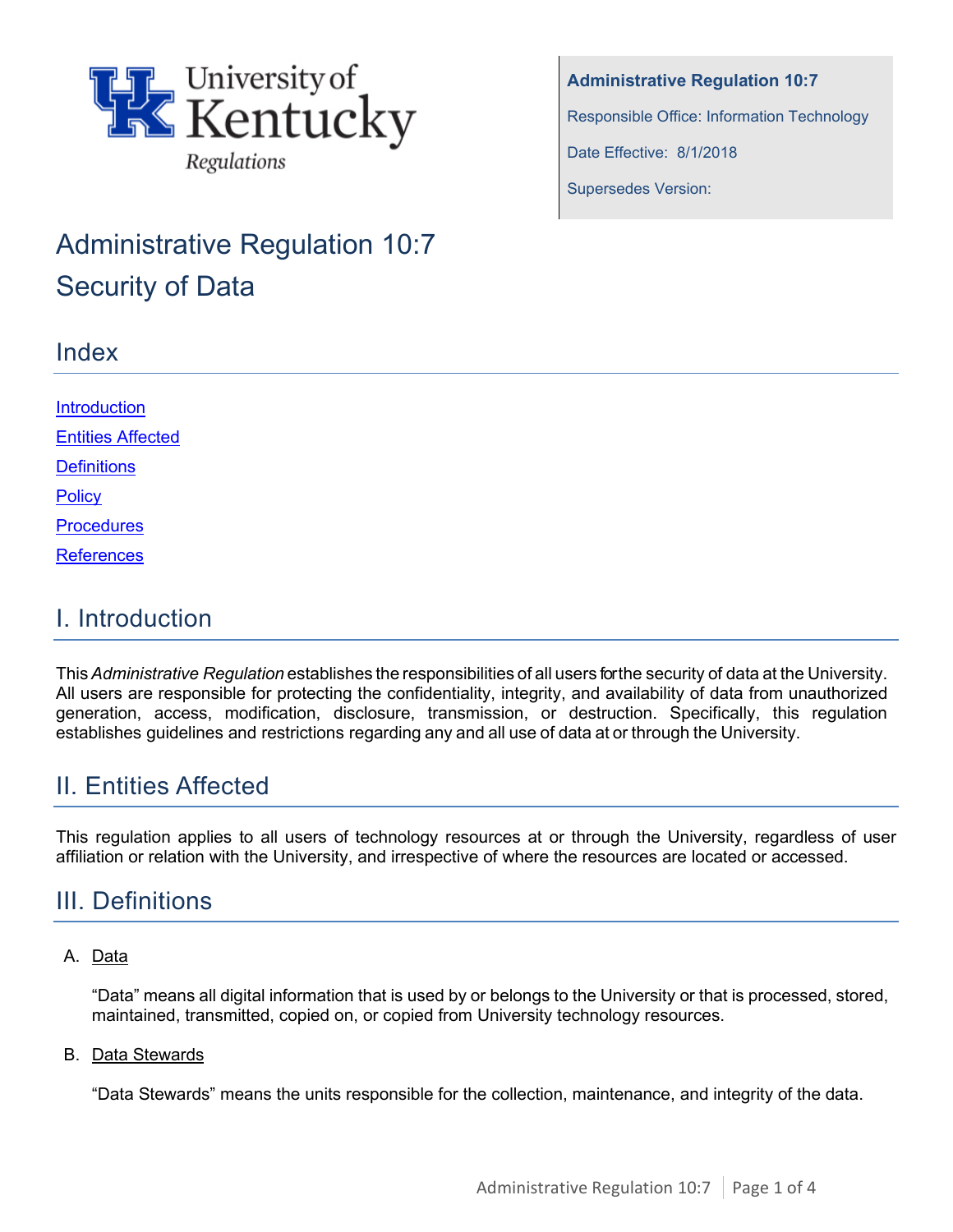#### C. Peripherals

"Peripherals" means any external device, such as a flash drive, that contains or receives data from a University technology resource.

#### D. Permission Levels

"Permission levels" means the level of privileges granted to each person or unit. The default permission level granted should always be least privileged (i.e., the most restrictive set of privileges needed for the performance of authorized tasks).

#### E. Protected Data

"Protected data" means data or information that has been designated as private or confidential by law or by the University. Protected data includes, but is not limited to, employment records, medical records, student records, education records, personal financial records (or other individually identifiable information), research data, trade secrets, and classified government information. Protected data does not include public records that by law must be made available to the general public. To the extent there is any uncertainty as to whether any data constitutes protected data, the data in question will be treated as protected data until a determination is made by the University.

- 1. Private data Private data is any information that the University is under legal or contractual obligation to protect. Examples of private data include employment, research and student data.
- 2. Confidential data Confidential data is data that by law is not to be publicly disclosed. This designation is used for highly sensibive data whose access is restricted to authorized employees. Examples of confidential data include personally identifiable information in student education records, and personally identifiable non-public information about University employees.

These categories of private and confidential data enumerated above are specific to data residing in University systems. Governing Regulation XIV.B.3, Confidentiality of Information, governs the release of information from the University to the public.

#### F. Public Data

"Public Data" means data that any person or entity either internal or external to the University can access. The disclosure, use, or destruction of public data should have no adverse effects on the University nor carry any liability. Examples of public data include readily available news and information posted on the University's website.

#### G. Technology Resources

"Technology Resources" means all software and devices (including, but not limited to, personal computers, laptops, tablets, streaming devices, and smart phones) owned by the University or the user and which are part of or are used to access:

- 1. the University network peripherals and related equipment and software;
- 2. data communications infrastructure, peripherals, and related equipment and software;
- 3. voice communications infrastructure, peripherals, and related equipment and software; and
- 4. all other associated tools, instruments, facilities, and the services that make use of any technology resources owned, operated, or controlled by the University. Technology resources or components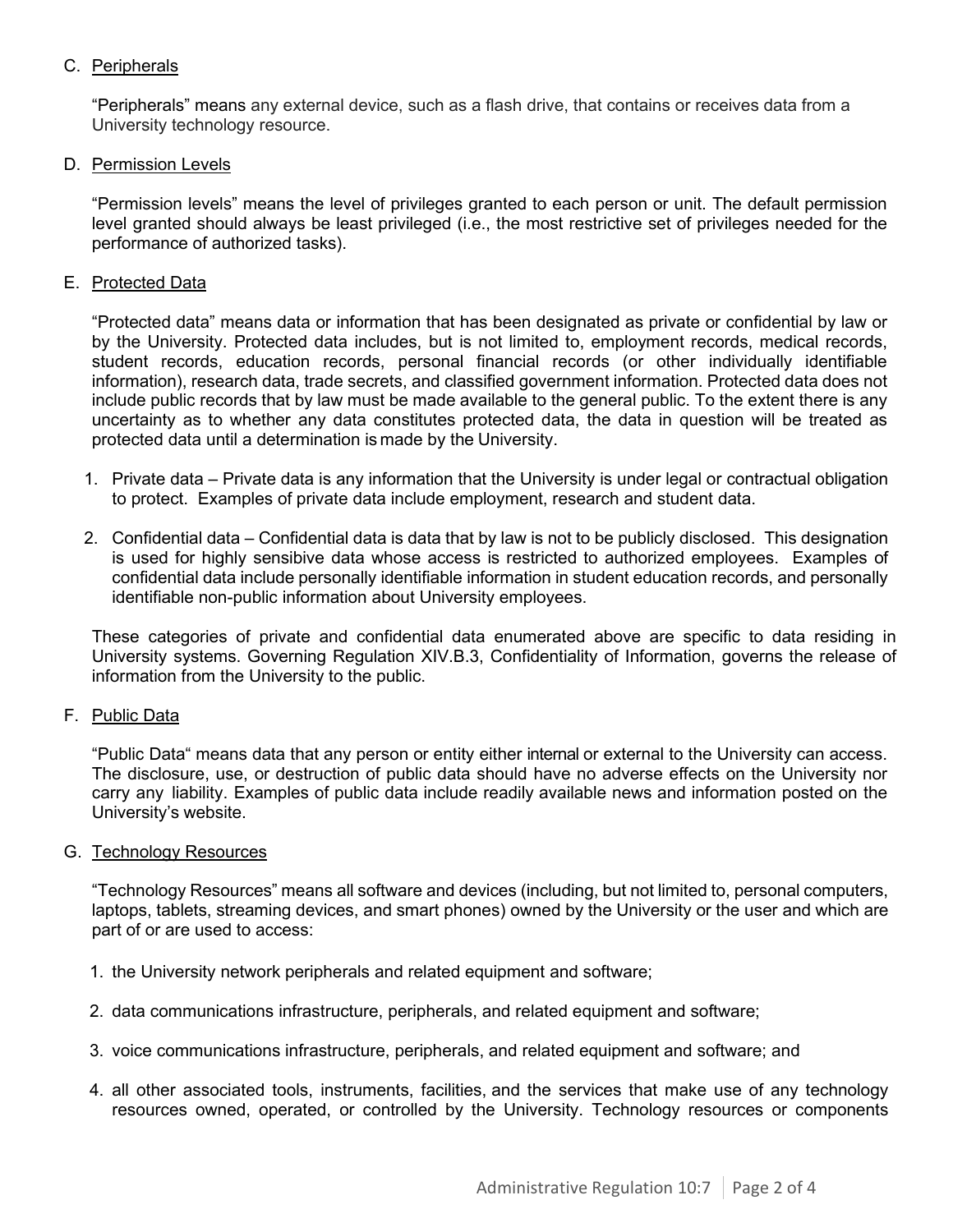thereof may be individually assigned or shared, single-user or multi-user, stand-alone or networked, and mobile or stationary.

H. Units

"Units" means any college, program, service, department, office, operating division, vendor, facility user, or other entity or defined unit of the University that has been authorized to access or use technology resources or data.

I. Users

"Users" means anyone who uses a University technology resource.

### <span id="page-2-0"></span>IV. Policy

- A. Units operating or utilizing technology resources are responsible for managing and maintaining the security of their data, technology resources, and protected data. Units are responsible for implementing appropriate managerial, operations, physical, and technical controls for access to, use of, transmission of, and disposal of data. This requirement is especially important for those technology resources that support or host critical business functions or protected data.
- B. Protected data will not be disclosed except as provided by University policy and procedures or as required by law or court order.
- C. All electronic data is classified as public, private, or confidential. Please se[e Data Classification](https://uky.service-now.com/techhelp?id=kb_article&sysparm_article=KB0013455) for a general guide to determine which data classification is appropriate for a particular information or infrastructure system.
- D. Although some protected data the University maintains may ultimately be determined to be public records subject to public disclosure under KRS 61.800-884, public records status does not determine how the University classifies and protects data until such a designation is made. Often public records are intermingled with protected data, so all the information and data should be treated as protected until it becomes necessary to segregate any public records.
- E. It is the responsibility of data stewards to classify data with input from appropriate University administrative units and legal counsel. However, all users accessing data are responsible for the protection of the data at the permission level determined by data stewards or as mandated by law. Data stewards are responsible for communicating the level of classification to users granted access. Any data not yet classified by data stewards will be deemed confidential. Beyond the classification systems of the University, access to data may be further restricted by law.
- F. All data access must be authorized based on minimal need. Enforcing least privileged permission levels limits the damage that can result from accident, error, or unauthorized use. All permissions to access confidential data must be approved by an authorized individual. Written or electronic records of all permission levels must be maintained.
- G. Private data may be copied and distributed within the University only to authorized users. Any private data disclosed to authorized, external users must be done in accordance with a Non-Disclosure Agreement.
- H. Recipients of confidential data have an obligation not to reveal the contents to any individual unless that person has a valid need and authorized permission from the appropriate authority to access the data. The user revealing such confidential data must have specific authority to do so. Confidential data must not be copied without authorization from the identified custodian.